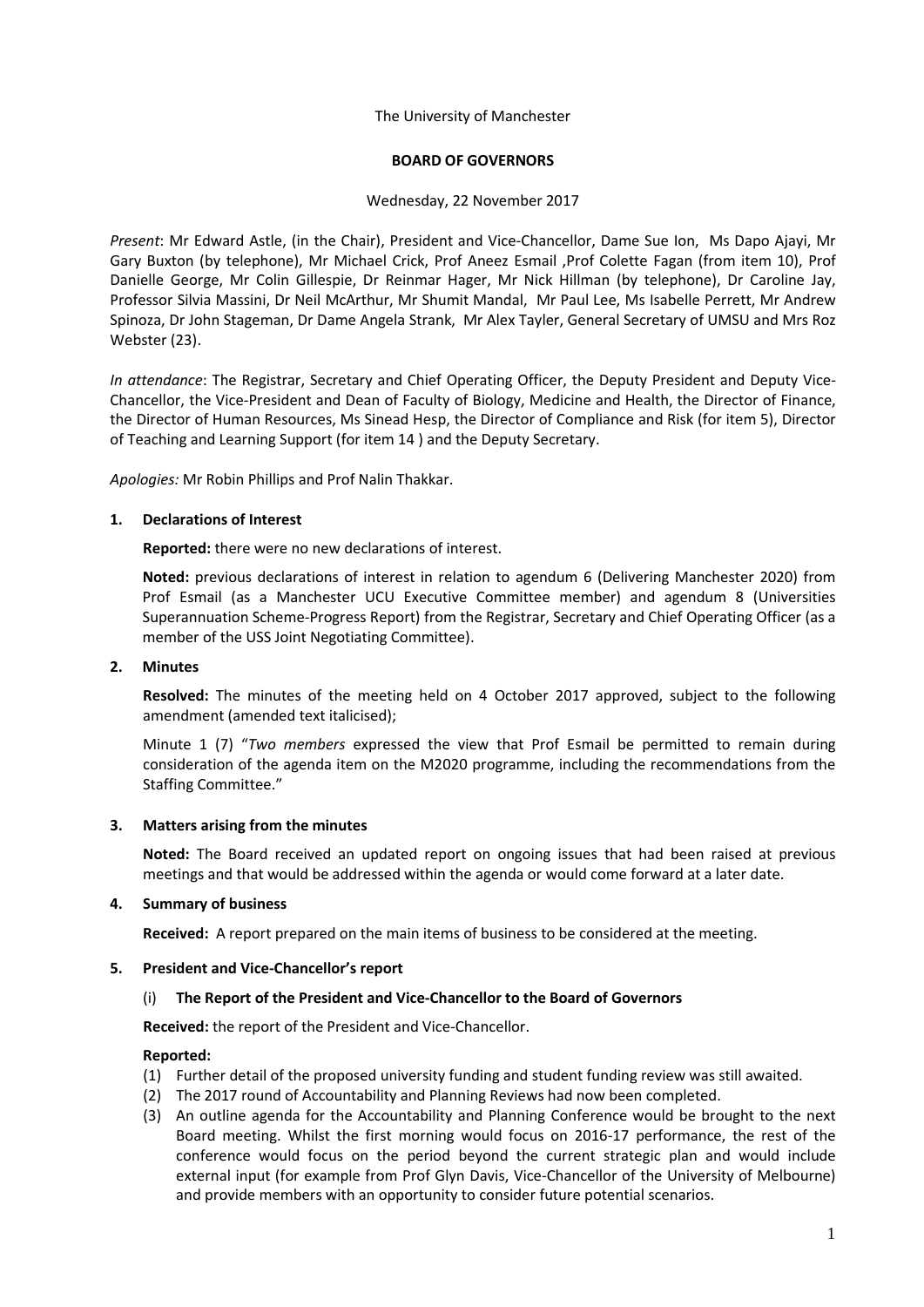- (4) In relation to student numbers, the report noted that the University would fall marginally short of its total Home/EU undergraduate student target for 2017, with any financial shortfall mitigated through exceeding the total international undergraduate student target.
- (5) The latest position on undergraduate and postgraduate admissions for 2018 entry. Undergraduate admissions were slightly down on the corresponding position last year (although applications from the EU had increased) and it was very early in the postgraduate admissions cycle.
- (6) The insurance report following the Paterson Building fire was due in January 2018. Discussions with Cancer Research UK and the Christie Hospital were ongoing.
- (7) The University would receive a gift from Dr Lee Kai Hung of £5 million relating to the Manchester-China Institute.
- (8) The Chancellor of the Exchequer had just announced in the Budget Statement that the University had been awarded £4 million towards the "First Light" project at Jodrell Bank; this will meet the funding gap to enable the project to proceed. The project will create a new gallery in the gardens at Jodrell Bank, engaging visitors with stories of the history and development both of Jodrell Bank and of radio astronomy.
- (9) A potentially significant partnership and opportunity with a European diagnostics company was under discussion.
- (10) Confirmation of the University's invitation to join the Alan Turing Institute, the national institute for data science, had been received. The University had been announced as new members alongside Leeds, Newcastle and Queen Mary, London, joining founder members Oxford, Cambridge, Edinburgh, Warwick and University College London.
- (11) The Research Excellence Framework criteria had been confirmed and published; all research staff would be entered and publications were portable between institutions but Universities could enter publications from former staff.

- (1) The University would pay a £1 million per annum subscription for five years to the Turing Institute and in return would have access to fellowships and funding sources. The University would be the lead for Health Data Analytics, and was in discussion with Leeds about the development of a shared northern hub.
- (2) The revised REF methodology still provided an incentive to recruit experienced researchers, given portability of data; the higher weighting for research impact in the revised methodology was a further significant factor. Subject panels would attempt to be sensitive to interdisciplinary research which was important given the potential for innovation and impact to emerge from this nexus.
- (3) Confirmation, regarding the reported £73 million detrimental impact following the decision to freeze tuition fees, that this figure was based on an expectation of annual inflationary fee increases.
- (4) The reason for the increase in undergraduate EU applications was unclear and the University was bucking the trend in the sector on this measure, although it was still very early in the admissions cycle.
- (5) The revised Teaching Excellence Framework (now Teaching Excellence and Student Outcome Framework) had, to some extent, considered feedback from the sector (for example, weighting given to National Student Survey outcomes had been reduced).
- (6) Media interest in and scrutiny of the sector had continued, much of it focused on senior staff (particularly Vice-Chancellor) remuneration. The Committee of University Chairs (CUC) had developed an early draft of a sector Code of Practice on senior staff remuneration as a precursor to broader consultation and adoption of the Code in 2018. HEFCE had also published its recommendations arising from the recent review of governance arrangements at the University of Bath.
- (7) A recent HEPI report had confirmed that, for home teaching, universities broadly broke even, losing money on research; the only activity resulting in surplus was international students.
- (8) The University had responded to the recent inquiry from Chris Heaton-Harris MP by providing the web link to its academic offer on the University website.

# **(ii) Report from the Director of Compliance and Risk**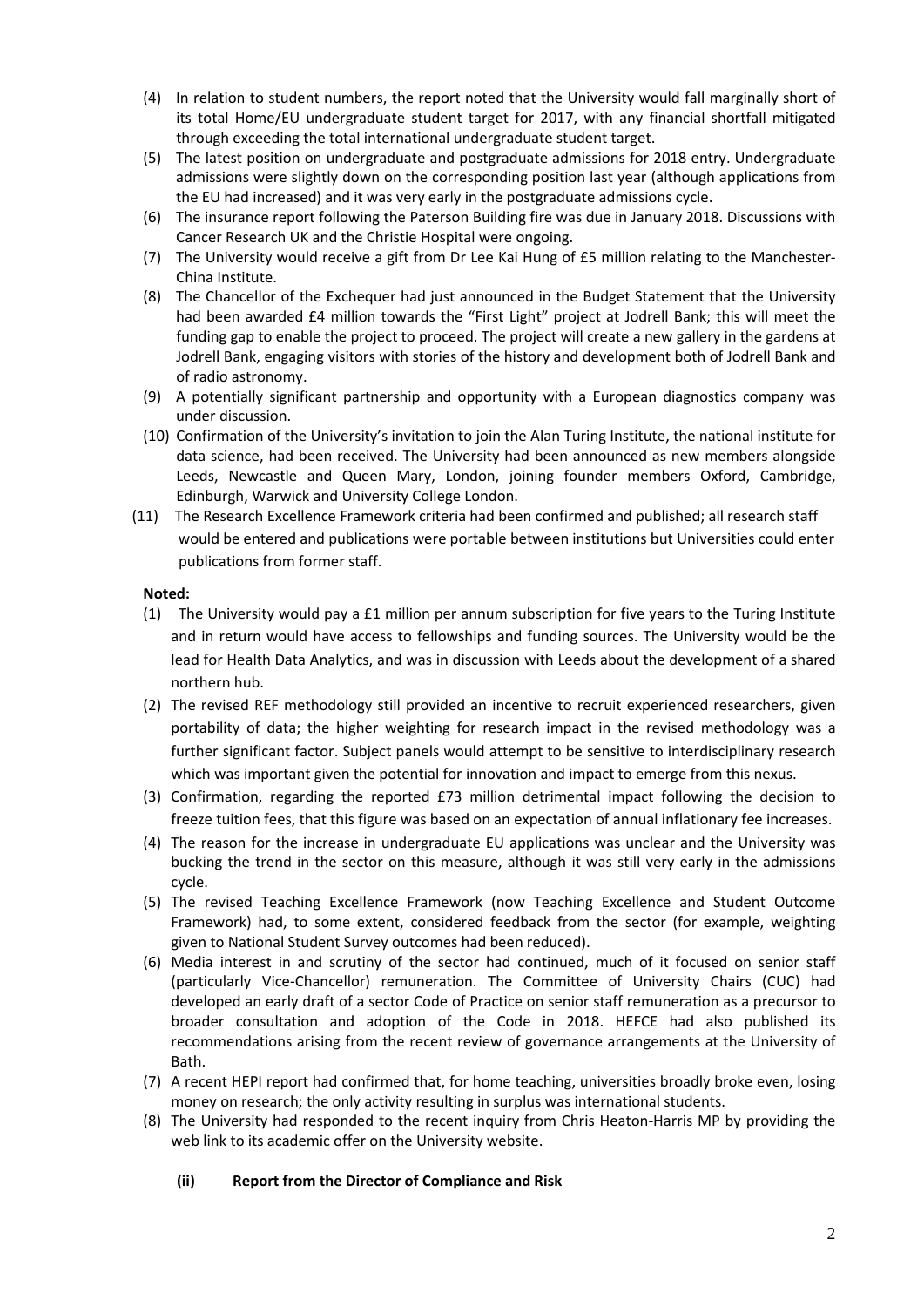## **Received:** the report from the Director of Compliance and Risk

## **Noted:**

- (1) The summary of the significant incident as reported in the Q2 Safety Services Report would be amended to ensure clarity. The incident had arisen through a combination of ineffective labelling and poor practice by the contractor. (**Action:** Director of Compliance and Risk)
- (2) The University had robust and well-established processes for hazardous waste disposal.
- (3) There was good awareness amongst staff about procedures to report accidents; the "deep dive" into health and safety later in the academic year would provide greater granularity in relation to risk reporting (and this would include consideration of the reasons for the recent downward trend in reported accident and incident numbers).

**Resolved:** that, given the presence of the Director of Compliance and Risk, the agenda be varied to enable him to present the report on Prevent Monitoring Report.

# **6. Prevent Monitoring Report**

**Received:** the annual report (covering the period 1 August 2016 to 31 July 2017) setting out the University's compliance with the Prevent Duty, following the introduction of the Counter-Terrorism and Security Act 2015 and subsequent legally binding Prevent duty guidance for the higher education sector.

**Reported:** the report followed a structure suggested by HEFCE and included follow-up on actions previously identified, implementation of Prevent-related policies, areas where further support is required and identification of good practice.

## **Noted**:

- (1) The response to actions identified following submission of the previous monitoring report was full and robust.
- (2) The Duty Guidance required appropriate staff to be engaged in training and action had been taken to identify those staff most likely to be in regular contact with students.
- (3) There were two levels of training package available, a general Home Office awareness online package and more substantial face to face training package (Workshop for the Raising Awareness of Prevent or WRAP2) for staff most likely to come into contact with students in crisis (eg Occupational Health, Counselling and significant pastoral roles).
- (4) Approximately 500 staff would receive the online training, with approximately 150 staff receiving the WRAP2 training and roll out would be completed in 2018 (the data in the report reflected the reporting period 1 August 2016 to 31 July 2017).Refresher training would also be offered at (at least) two year intervals.

**Resolved:** that the monitoring report be approved for signature by the Chair and submission to HEFCE by the 1 December 2017 deadline. (**Action:** Deputy Secretary and Director of Compliance and Risk)

# **7. Delivering Manchester 2020-progress on proposals following closure of the voluntary severance scheme.**

**Received:** a progress report on the M2020 programme proposals following closure of the voluntary severance scheme.

- (1) As agreed by the Board at its 4 October 2017 meeting, a compulsory redundancy process had been undertaken in the Faculty of Science and Engineering Faculty Office resulting in two individuals being selected for compulsory redundancy. Opportunities for redeployment would continue to be sought until June 2018.
- (2) As advised by communication to Board members on 2 November 2017, and following agreement by the Deputy Chair (acting in the absence of the Chair);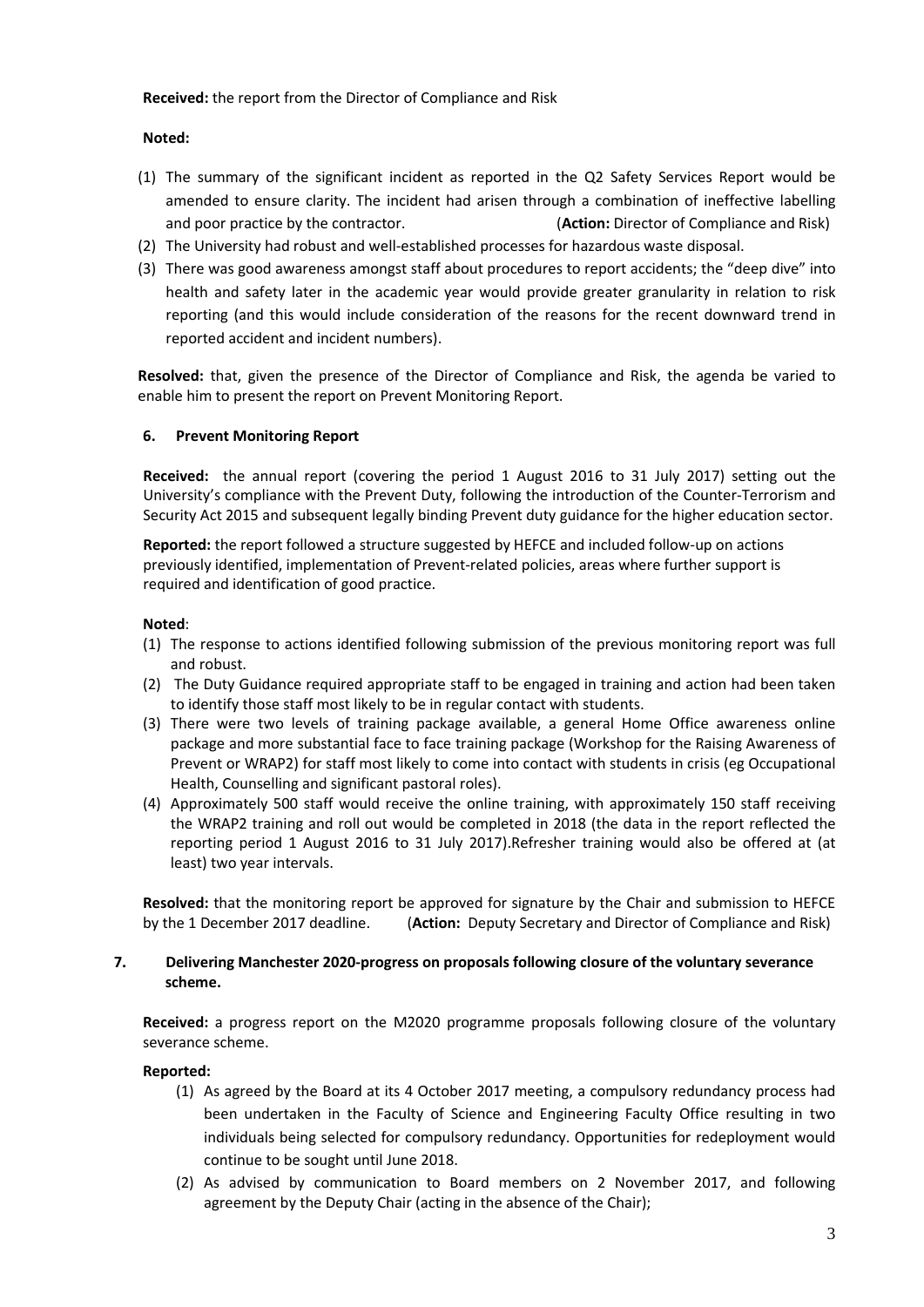- (a) The Directorate of Finance, the Photon Science Institute (PSI) and the National Composites Certification and Evaluation Facility (NCCEF) projects were now complete with the required reductions in posts achieved through voluntary severance and other mitigating actions and therefore it was not necessary to introduce a compulsory redundancy process in these areas.
- (b) The projects in the Alliance Manchester Business School (AMBS) and the School of Arts, Languages and Culture (SALC) had met the objectives set out in their respective business cases and it was therefore not necessary to introduce a compulsory redundancy process in these areas.
- (c) In the Faculty of Biology, Medicine and Health (FBMH) the objectives in the business case would be achieved by the end of the current financial year and it was therefore not necessary to introduce a compulsory redundancy process in this area.
- (3) Staffing Committee had received a full report at the meeting which had taken place earlier in the day.
- (4) Attention would now turn to implementation of other aspects of the M2020 programme, including investment in research fellowships and other investment to assure the University's long term success and sustainability.

- (1) A robust approach had been taken in assessing applications for voluntary severance and, following assessment of relevant skills and experience linked to critical activity, some applications had been refused.
- (2) As reported at Staffing Committee, a review of the M2020 staffing related programme and other related processes was being undertaken.
- (3) Discussions at local level were taking place to provide assurance that teaching commitments could be met (noting that many of the staff leaving under voluntary severance would not do so until the summer) and this included some limited fixed-term contract appointments,
- (4) The comment that achieving the outcomes as set out in the various projects and business cases with only two staff selected for compulsory redundancy (with potential for redeployment of these staff still open) was a successful outcome.
- (5) The view that, whilst the small number of staff selected for compulsory redundancy was pleasing, overall the process had caused some damage and had a negative impact on staff morale.
- (6) The impact on staff morale was recognised and the Vice-President for Social Responsibility would be leading a programme on staff engagement and the Board would receive a report on the outcomes of this work. In addition, a new Inspiring Leaders programme was being launched early in the year and the consultations on the longer term future of the University (ie beyond 2020) would include a significant level of staff engagement. Local engagement by relevant leaders in areas impacted by the M2020 programme would continue.
- (7) There was recognition of the need for leadership at all levels of the University and this would be facilitated by the Inspiring Leaders Programme.
- (8) Staff generally recognised the need for change, particularly given the increasingly challenging external environment, and it was important to engage with staff and ensure that future programmes were not divisive.
- (9) The expressed hope that it would be possible to engage positively with those staff who had publicly opposed the recent programme.
- (10) The M2020 programme did not appear to have had an adverse impact on student recruitment or applications; early applications for 2018 in the Faculty of Biology, Medicine and Health had increased substantially (by over 750) and the Alliance Manchester Business School was on course to achieve its (slightly reduced) target.
- (11)Although the next Staff Survey was not due until 2019, the Vice-President for Social Responsibility would be exploring methods of broader engagement before then.
- (12)The outcomes of the External Stakeholder Survey would be reported to the Board in the New Year and the M2020 programme had barely featured in responses to this.
- **8. Progress against Key Performance Indicators**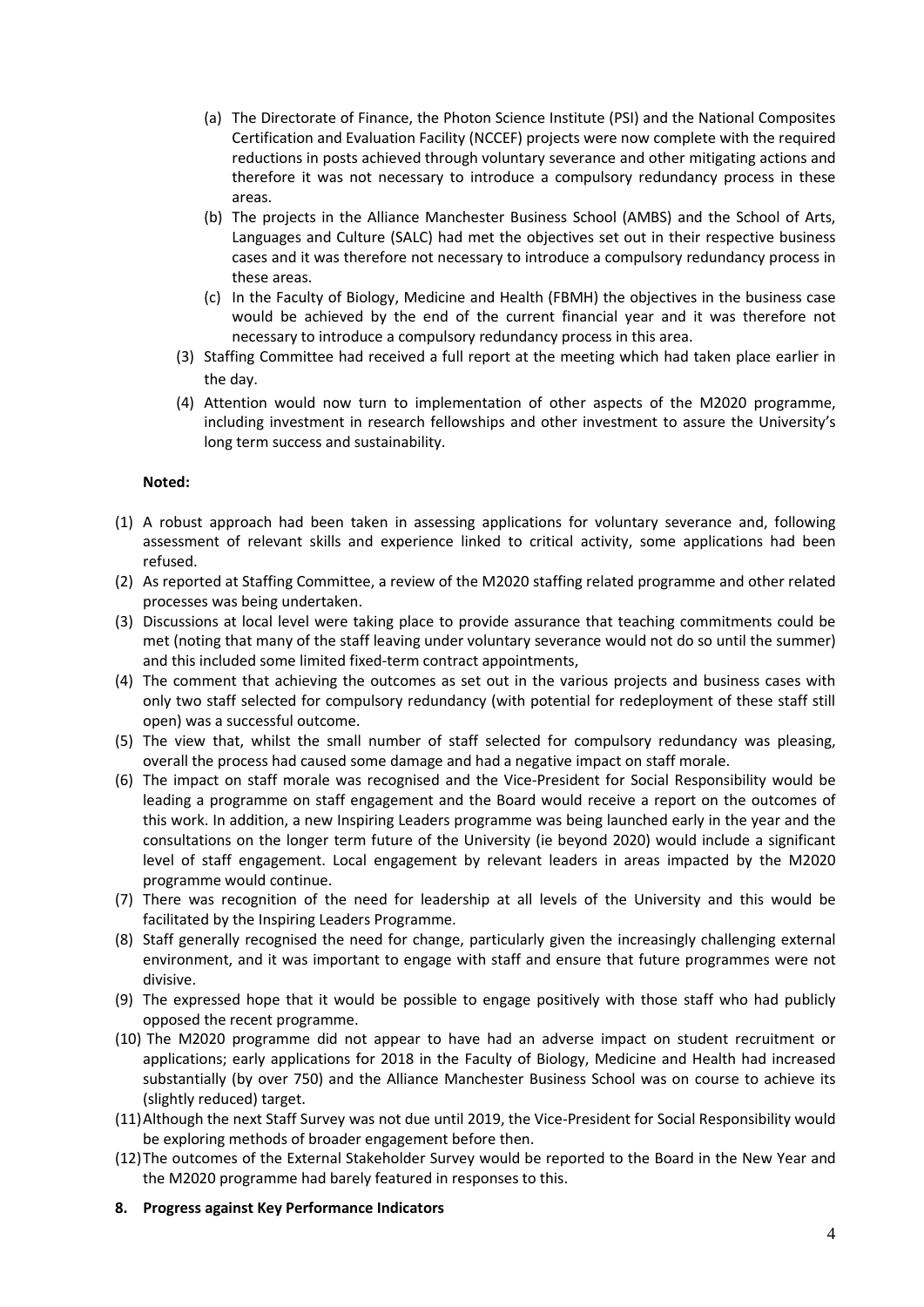**Received:** a report providing a summary of the University's performance against high level key performance indicators and targets in the Strategic Plan.

**Reported:** the draft Stocktake Report, including 2016-17 final outturn key performance indicators, would be submitted to the February 2018 Board, before further consideration at the Accountability and Planning Conference in March 2018.

# **Noted:**

- (1) Stretch targets had been set in some areas.
- (2) The Conference would provide an opportunity for robust discussion about achievement and areas where there was scope for improvement. This would include identification of actions to address any high priority shortfalls in performance.
- (3) A more strategic approach had been taken to the Annual Performance Review process which had just been completed and this had enabled a greater focus on key areas, including areas where there was scope for improvement.
- (4) On a specific issue, the Advertising Value Equivalent (AVE) measure of press coverage had been superseded and other more effective ways of evaluating and measuring media coverage had been developed.
- (5) The importance of information at a greater level of granularity (as would be provided at the Conference) to enable clear analysis of impact and pace of change.
- (6) In relation to the student experience, the challenge of sustaining and embedding improvement to the student experience, noting that this had been achieved on a consistent basis in some areas, eg Dentistry. The importance of long term, sustainable solutions rather than quick fix remedies was highlighted.
- (7) In different parts of the University, there were marked variations in teaching intensity between modules bearing the same number of credits.
- (8) The potential for a further student boycott of the Teaching Excellence and Student Outcomes Framework (TEF), despite the decoupling of TEF outcomes and tuition fees; there remained strong opposition in some quarters of the student body to TEF given its perceived role in the marketisation of higher education.

# **9. Universities Superannuation Scheme (USS) valuation-progress**

**Received**: two reports providing updates on progress of the 2017 valuation of the USS Pension Fund.

- (1) The USS had a triennial valuation process; the valuation currently underway was with effect from March 2017 and the Pensions Regulator required the process to be completed by June 2018.
- (2) The responsibility for determining the level of deficit contributions and the cost of future service lay with the USS Trustee Board; responsibility for determining any changes to future benefit structure lay with the Joint Negotiating Committee (JNC). The JNC was made up of five UCU nominated members, five UUK nominated members and an independent Chair.
- (3) The University had participated in the employer consultation process (through Universities UK UUK) and indicated that it did not wish to pay more than the current 18% employer contributions and that it did not wish the Trustee to take more investment outperformance risk than was proposed. This position was endorsed by Finance Committee and shared at the October 4 2017 Board meeting. The University's response to the UUK consultation process was in line with other USS employers.
- (4) The Trustee Board had met on 10 November 2017 and indicated that the deficit in the pension fund has risen to around £7.5 billion at the valuation date. As a consequence, it had confirmed that it believed that the current deficit contributions of 2.1% would need to rise to at least 3.5% and possibly higher dependent upon the nature of future benefit accrual.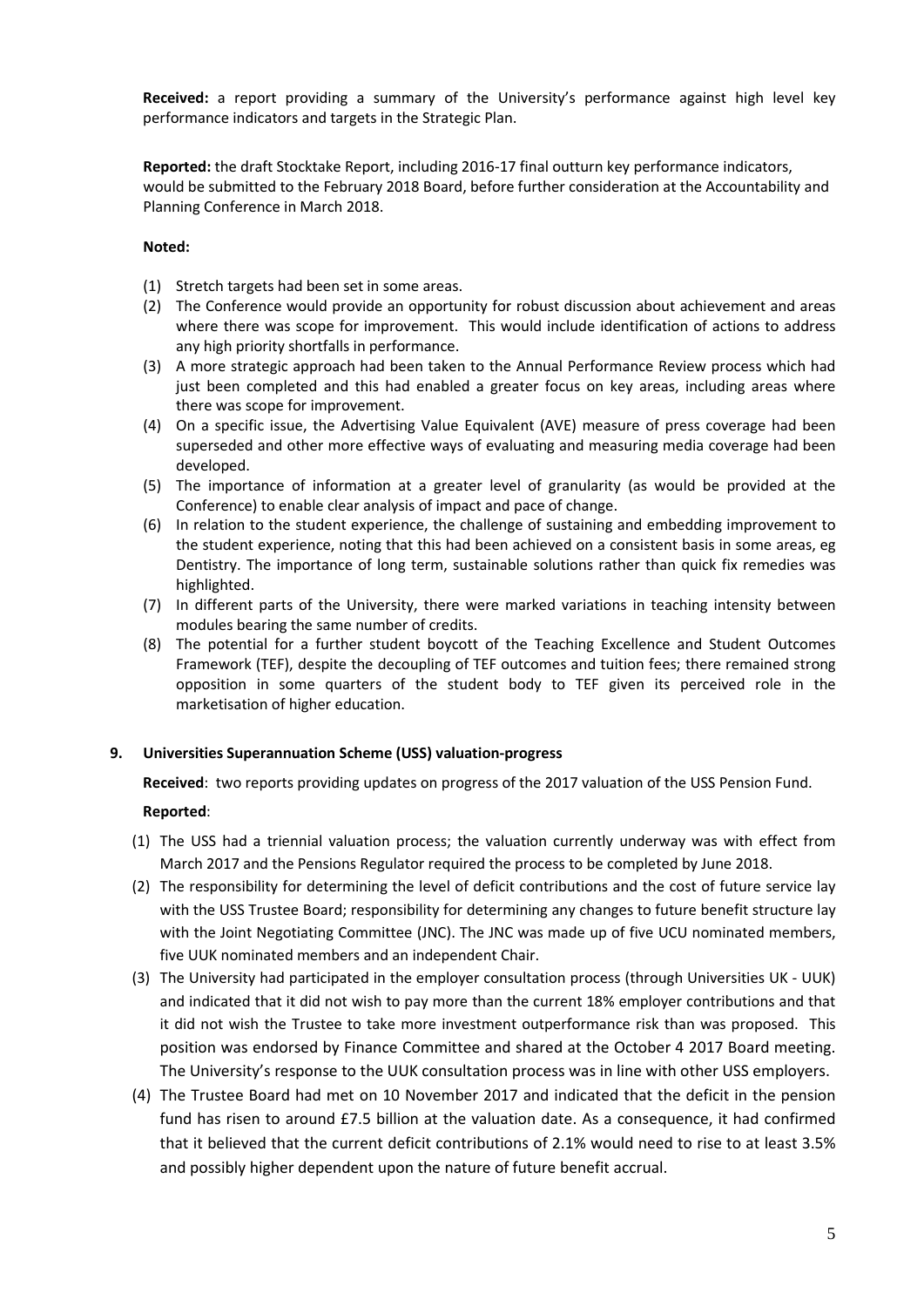- (5) The Trustee Board had also indicated that the future cost of providing the current benefits had risen by over a third. Currently, employers made contributions of 18% of salary and employees make contributions of 8%.
- (6) UUK proposed to move to a largely defined contribution arrangement for future service. This proposal would not close the defined benefits structure entirely and kept open the possible reintroduction of defined benefits if scheme funding improves at future valuations. The UUK proposal also included maintaining death and incapacity benefits on a defined basis; existing benefits already accrued before any change is introduced would remain unaffected.
- (7) Following this proposal, on 17 November 2017, UCU had indicated that they will move to ballot members on industrial action. Communications to USS members by employers had commenced on the same date.
- (8) An extensive programme of informal and formal meetings of the JNC was planned before the end of the year.
- (9) Should the JNC conclude that reform of the benefit structure was necessary, all USS employers would be required to go through formal consultation processes with their own affected employees. If required, this was likely to take place in Spring 2018.
- (10)The next formal meeting of the JNC was on 30 November and a decision, whilst previously committed to, was unlikely at that meeting.
- (11) The weighting of the JNC meant that at some point, it was very likely that the independent Chair would need to exercise his casting vote, given the need to complete the valuation process by June 2018. In order to achieve this, an outcome on benefits was required soon.

- (1) The independent Chair of the JNC would have access to external legal advice to assist him in decision making.
- (2) In previous valuations, the JNC had always come to a conclusion.
- (3) The previous (2014) valuation exercise had resulted in employers contributions increasing by 2% to 18% (including deficit contributions); employees contributed 8%, resulting in a total of 26% contributions for each new year of service. At the conclusion of the previous valuation the need for further increases in contribution had not been expected.
- (4) Each 1% increase in employer contribution represented an additional £2.8 million expenditure for the University of Manchester and if this materialised it would be necessary to reprioritise budgetary decisions.
- (5) The cost of future benefit accrual was a far more significant factor than deficit contribution.

# **10. Update from the Faculty of Biology, Medicine and Health**

**Received:** a report providing an update on progress in the Faculty of Biology, Medicine and Health, following the integration of the previous Faculties of Life Sciences and Medical and Human Sciences in September 2016.

- (1) The Faculty was strongly committed to the University's Social Responsibility goals and making its contribution to countering the growing regional health inequalities gap and improving life chances and life expectancy for the people of the region.
- (2) 27% of medical admissions were from Widening Participation backgrounds.
- (3) The Faculty Leadership Team had been very effective and the Staff Survey demonstrated the positive view of the team amongst staff.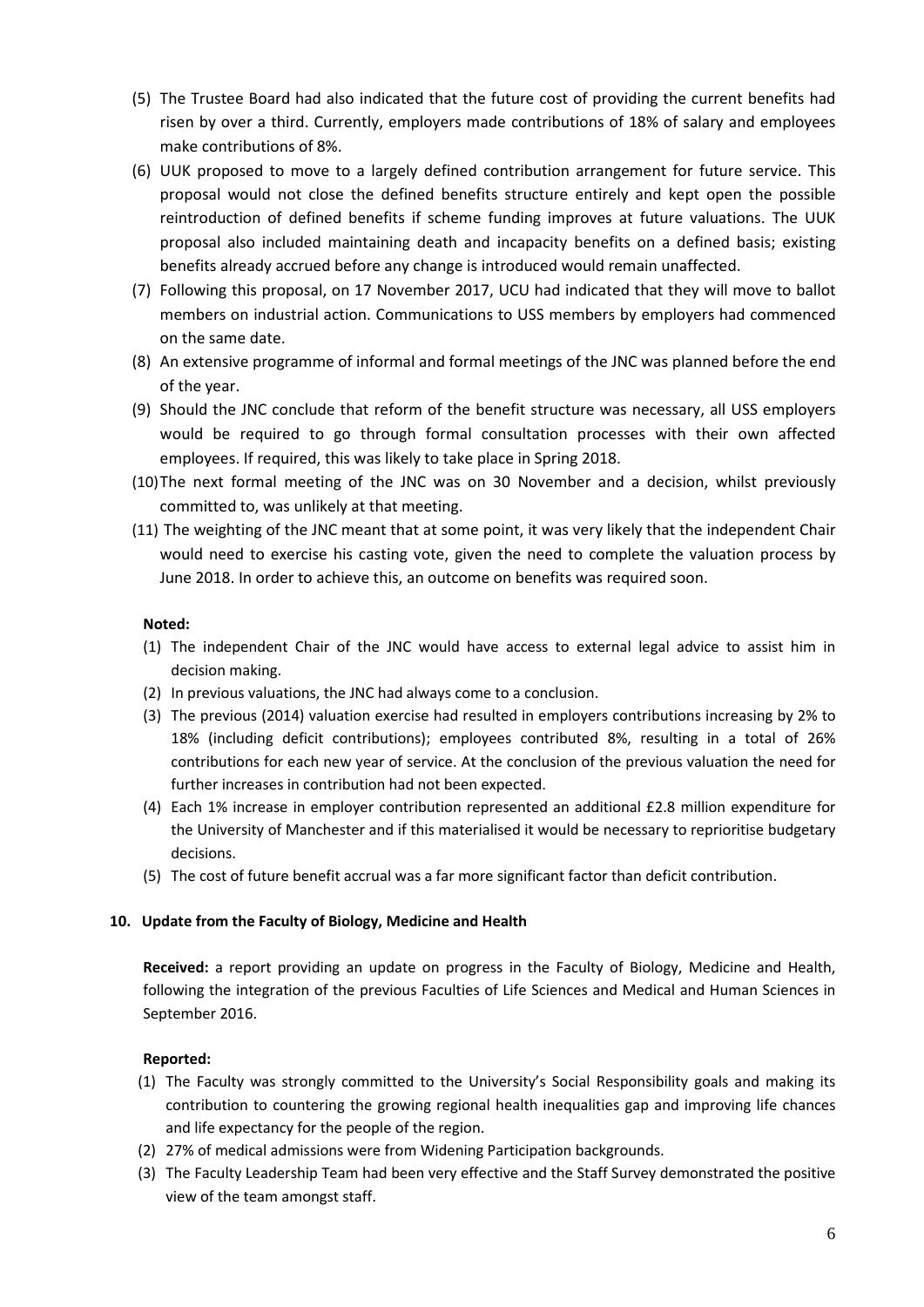- (4) The Faculty had achieved outstanding success in major institutional biomedical awards over the course of 2016-17, obtaining close to £100 million of external funding with such major awards in the first six months of the Faculty's life.
- (5) In teaching and learning, the Faculty had successfully managed the difficult balance between maintaining entry tariff and recruiting planned numbers.
- (6) The developing Greater Manchester Medical School proposal would provide a new regional medical school, jointly developed by Manchester Metropolitan University and the University of Salford, based on the University's medical curriculum. The proposed new School would extend the clinical training capacity in Greater Manchester.
- (7) Partnership activity was providing opportunities across postgraduate medical education and research and assisting in retaining doctors in the region.
- (8) The Greater Manchester devolution health and social care agenda provided significant opportunities for the Faculty.

- (1) The integration of the disciplines of biology and medicine within the Faculty had created significant new academic and research opportunities.
- (2) The success of the Faculty's social responsibility aspirations would be measured via a variety of measures, including its contribution to improved health care, closing the regional health inequalities gap and to job creation such as in biomedicine.

## **11. Chair's report**

**Received:** a Board and committee attendance record (since October 2016) and a summary of Leadership Foundation events and publications.

# **Reported:**

- (1) There were some discrepancies in the Board attendance report, which would be corrected, and the report recirculated to members. (**Action:** Deputy Secretary)
- (2) In the absence of the Chair, and on behalf of the Board, the Deputy Chair had approved the naming of the Graphene Innovation Centre (GEIC) building as the Masdar Building.

# **12. Secretary's report**

**Received:** a report on exercise of delegations.

- (1) Acting on behalf of Senate and the Board of Governors, and on the recommendation of the relevant Head of School and Dean of the Faculty, the President and Vice-Chancellor had awarded the title of emeritus/emerita professor to:
	- a) Professor Richard Pattrick, School of Earth and Environmental Sciences, with effect from 1 August 2017.
	- b) Professor Ray Boot-Handford, School of Biological Sciences, with effect from 1 September 2017.
	- c) Professor David Hayhurst, School of Mechanical, Aerospace and Civil Engineering, with effect from 1 October 2017.
	- d) Professor Helen Rees Leahy, School of Arts, Languages and Cultures, with effect from 1 November 2017.
	- e) Professor Richard Schilizzi, School of Physics and Astronomy, with effect from 1 January 2018.
	- f) Professor Trevor Wood-Harper, Alliance Manchester Business School, with effect from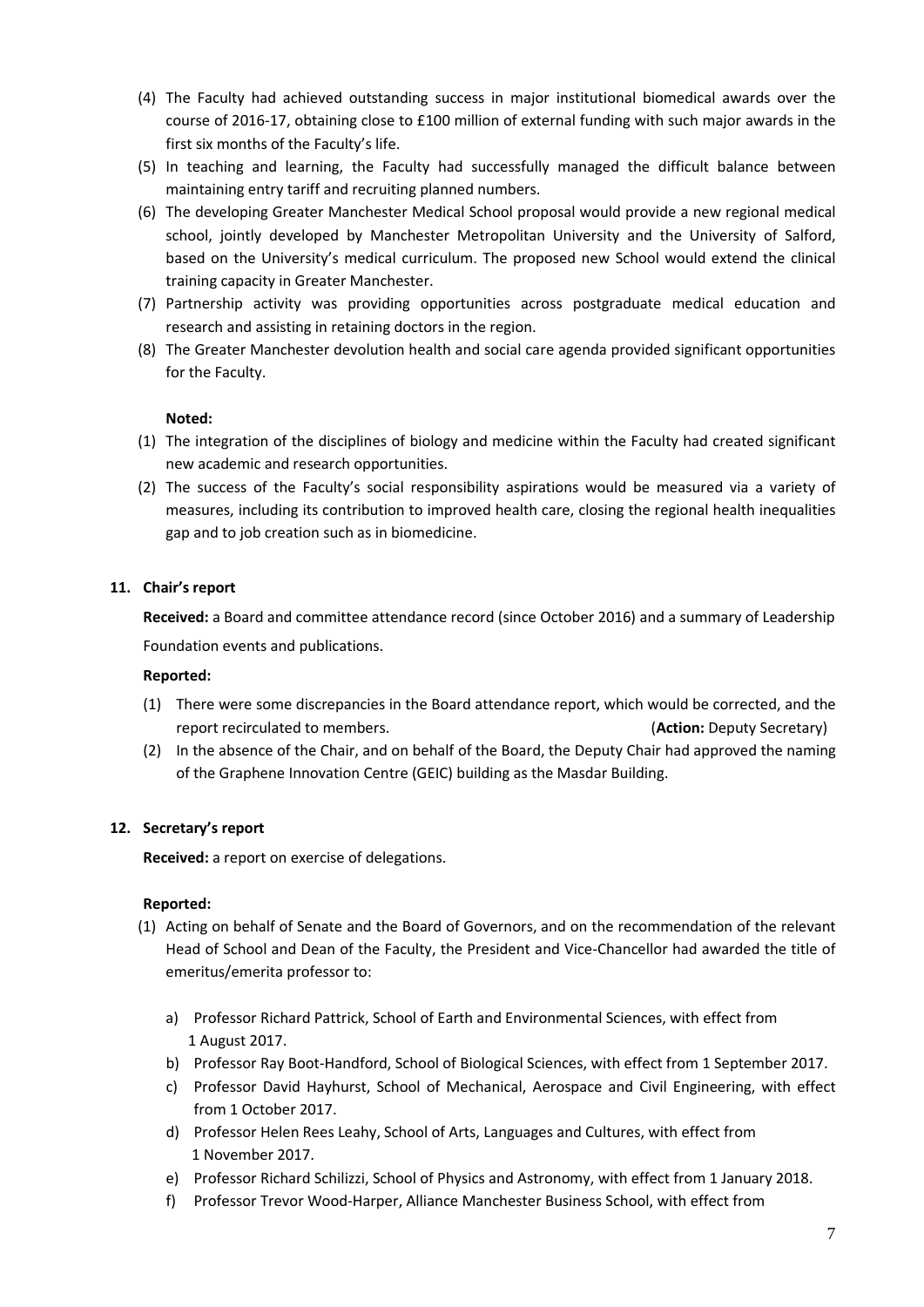1 February 2018.

- g) Professor Ian Miles, Alliance Manchester Business School, with effect from 1 October 2018.
- (2) Acting on behalf of the Board of Governors, and on the recommendation of the Vice President and Dean of the Faculty of Engineering and Physical Sciences, the President and Vice-Chancellor had approved the appointment of Professor Fiona Devine as Head of School of Alliance Manchester Business School for the period 1 August 2018 to 31 July 2021.
- (3) Acting on behalf of the Board of Governors, and on the recommendation of the Vice President and Dean of the Faculty of Biology, Medicine and Health, the President and Vice-Chancellor had approved the appointment of Professor Martin Evans as Head of Environment, Education and Development for the period 1 November 2017 to 31 October 2022.
- (4) Pursuant to General Regulation VII.4, the Common Seal of the University had been affixed to instruments recorded in entries 1906 to 1915.

# **13. Report from the External Auditors and Financial Statements**

**Received:** The Report to the Audit Committee from the External Auditors, EY LLP, for the year ended 31 July 2017 and the Financial Statements. The Board of Governors also reviewed the External Auditors Letter of Representation.

- (1) The Management Report covered issues arising from the audit work with respect to the financial performance and position of the University, internal controls (including risk management) and audit and accounting issues.
- (2) The Financial Statements included the Statement on Corporate Governance which included reference to a fuller Remuneration Committee report, setting out the Committee's remit and key decisions made. The Public Benefit Statement had been integrated into the Financial Review. These documents had also been appraised by the external auditors within their technical review. The joint meeting of Finance Committee and the Audit Committee on 1 November 2017 had reviewed the Financial Statements, suggesting some minor textual amendments as part of their consideration. As the University was a Public Interest Entity, an extended audit report from EY was included within the Financial Statements.
- (3) EY had not identified any changes to the strategic and financial statement risk assessments or their planned approach as described in their Planning Report as a result of their procedures to date. These concerned revenue recognition, risk of management override of controls, accounting for pension obligations (this included reference to prior year adjustment for USS pension deficit recognition referred to at the previous meeting), endowments and donations, taxation and property plant and equipment. Throughout the audit, EY obtained appropriate and sufficient assurance to enable them to conclude satisfactorily on each of these matters. EY found no material matters which needed to be brought to the attention of the Audit Committee in respect of these matters or in respect their treatment in the statements during the year.
- (4) EY had documented and tested the controls of the University only to the extent necessary for them to complete their audit. Within the scope, they did not identify any significant deficiencies in the design or operation of an internal control system that might result in a material misstatement in the financial statements. The report contained reference to three relevant internal control issues as follows:
	- The identification of two bank accounts (totalling £46,000) not included in the general ledger and therefore omitted from the financial statements (and subsequently accounted for)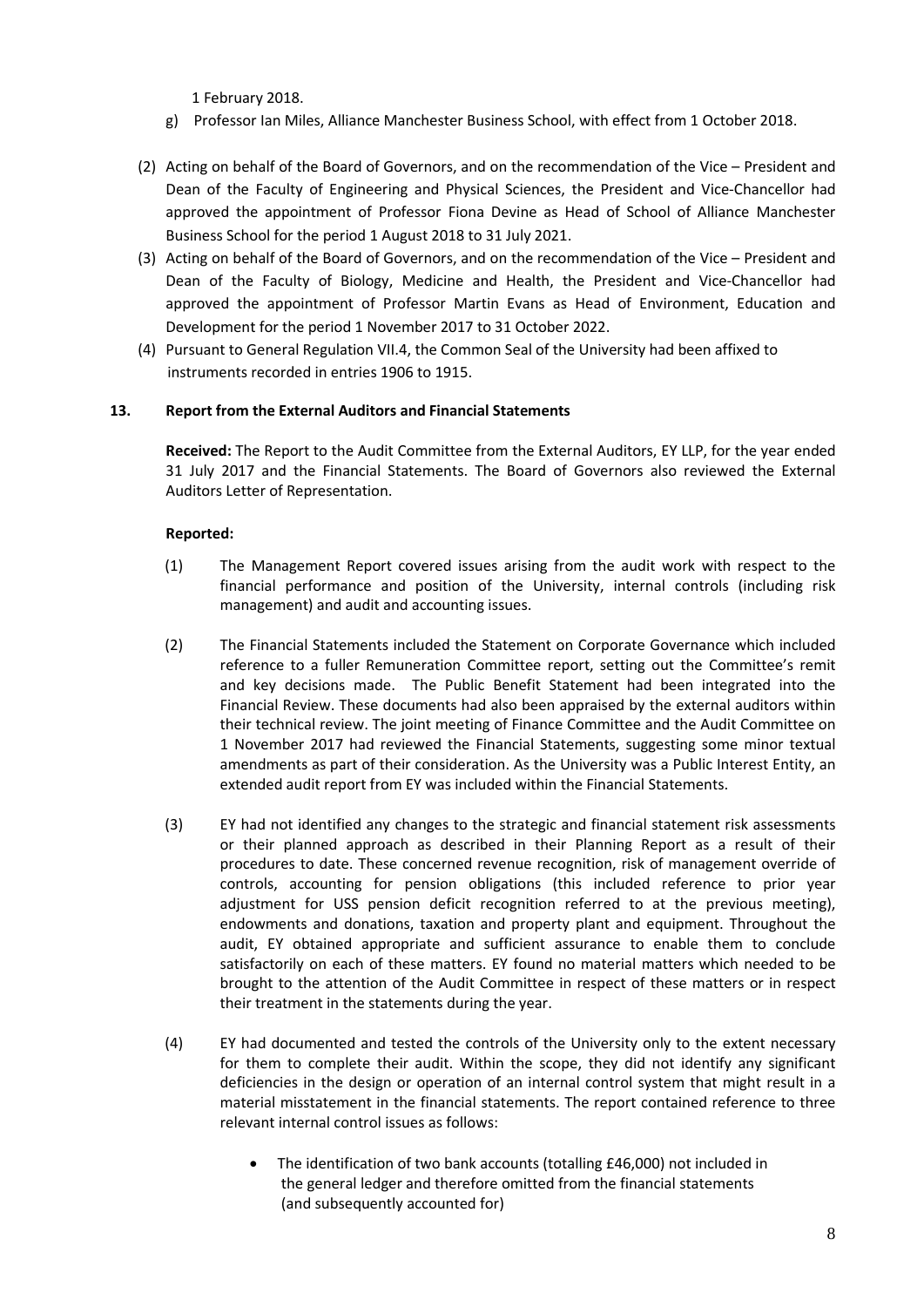- Control and recording of staff leavers and updating of financial systems
- Internal security arrangements for a small number of financial database administrators.
- (5) The first two issues identified above were high priority and were being addressed by management; the third was low priority and management had decided to tolerate the risk after assessing the potential for adverse impact on service availability and/or recovery.
- (6) One unadjusted audit difference had been identified; this related to a post balance sheet event within a University subsidiary and was below the level of materiality.
- (7) The external auditors stated that the audit had completed in line with the agreed timetable and they anticipated issuing an unqualified audit opinion. They had concluded that their work on key audit risks indicated that those risks were appropriately addressed, and their work on other areas of audit focus identified no major issues. The auditors had no issues with the quality and acceptability of the statements in respect of the University's reporting obligations.

# **Resolved:**

- (1) That, as required by the Higher Education Funding Council for England (HEFCE) Audit Code of Practice, the Board approved the onward transmission of the External Auditors Report to the HEFCE Assurance Service.
- (2) That the Board of Governors, having due regard to the Letter of Representation, was not aware of any actual or potential non-compliance with law and regulations that could have a material effect on the ability of the University to conduct its business and, therefore, on the results and financial position to be disclosed in the Financial Statements for the period ended 31 July 2017.
- (3) That the Financial Statements for the period ended 31 July 2017 be approved for onward transmission to HEFCE, and that they be also forwarded to the General Assembly for comment in accordance with Statute IX.8 (b). (**Action:** Director of Finance and Deputy Secretary)

# **14. Academic Assurance**

 **Received:** A paper setting out the basis for the Board's assurances concerning the oversight of the academic experience and the setting and maintenance of standards, as part of the Annual Assurance Return to HEFCE on 1 December 2017.

- (1) The University's formal review of student experience, outcomes and standards was covered by the Annual Performance Review (APR) which includes Faculties and Schools, PSS, Library and Cultural Assets. The APR reviews the following high level KPIs:
	- Student satisfaction and National Student Survey (NSS) (Q27 overall)
	- Widening participation (National Statistics-Socio Economic Classification and Low Participation Neighborhoods)
	- Employability (Destination of Leavers in Higher Education survey)
- (2) In addition the following were reviewed annually through the APR:
	- NSS: Teaching quality; assessment and feedback; academic support
	- Postgraduate Taught Experience Survey and Postgraduate Research Experience Survey
	- Employability and preparation for work
	- Average tariff score (summary only)
	- Student recruitment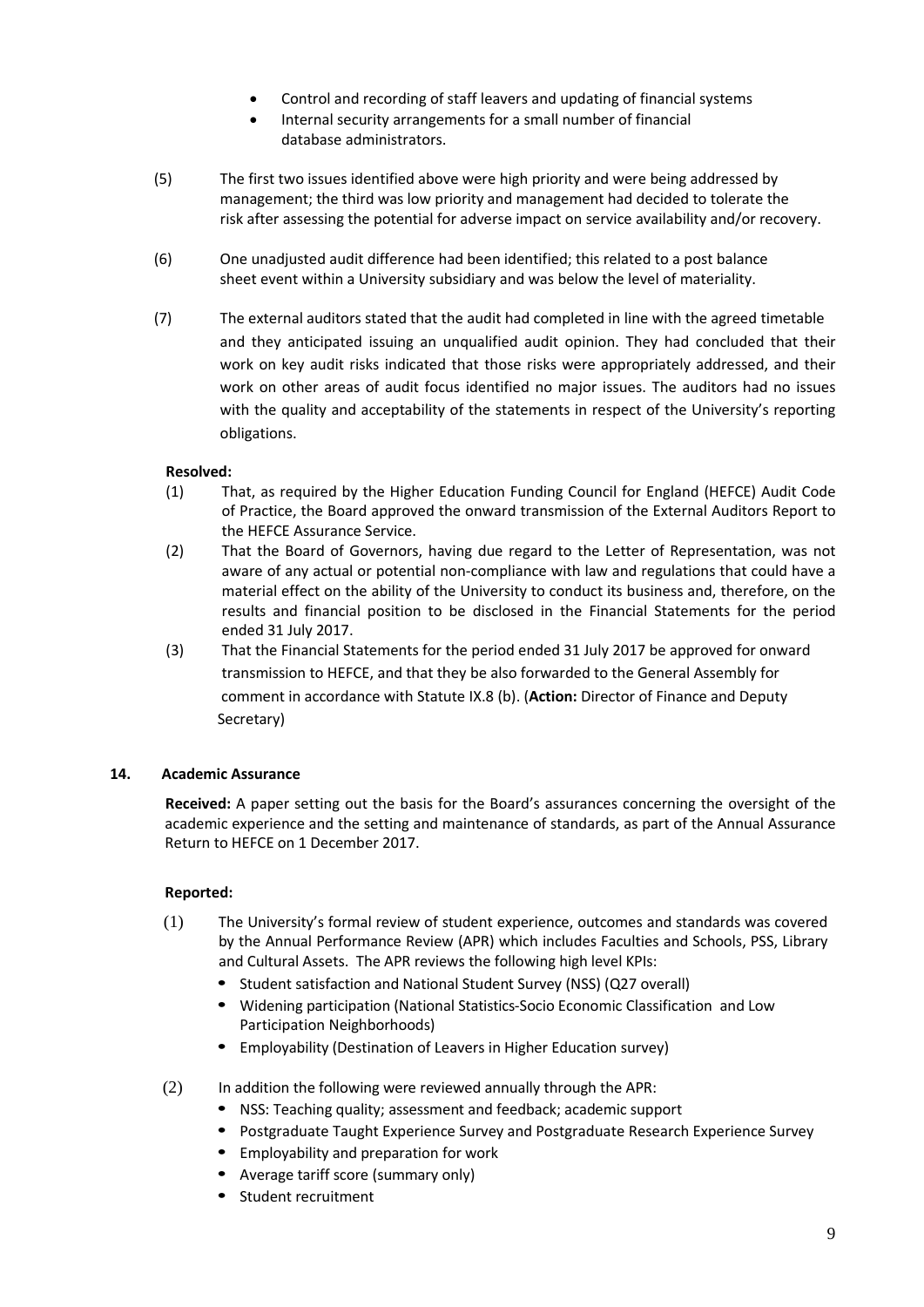- Student staff ratios
- Student attainment (trend; gender, ethnicity and domicile)
- Student retention
- (3) The Board of Governors received a stock take report and the APR action plans, considered at the Board's Annual Accountability and Planning Conference.
- (4) For the assurance required to HEFCE, a report to Senate outlined:
	- A summary of the processes used for the annual review of undergraduate and postgraduate taught provision that is undertaken by the Teaching and Learning Group(TLG) each December and the annual review of postgraduate research provision that is undertaken by the Manchester Doctoral College (MDC) in February/March).
	- A summary of the periodic reviews, and any institutional issues identified, undertaken during 2015-16 (i.e. as reported to the TLG annual review in December 2016)).
	- A summary of the output from the annual review of postgraduate research provision undertaken by the Manchester Doctoral College (MDC) in February 2017
	- An overview of the student outcome data provided to the APRs available separately from the Senate intranet site at <http://www.staffnet.manchester.ac.uk/senate/meetings/>

- (1) The Board drew assurance from the robustness and rigour of the processes described in the report and overseen by Senate.
- (2) The Audit Committee reviewed the processes described on a periodic basis (this included processes related to data quality).
- (3) The Board received APR summary data and action plans at the Accountability and Planning Conference; however, it was possible to supply members with supporting data if required.
- (4) The process for Board assurance of the academic experience and setting and maintenance of standards was relatively new and evolving, and the Office for Students may have different requirements.
- (5) There was a balance to be struck in order to provide sufficient information to provide assurance without swamping the Board with unnecessary detail.
- (6) That there was scope to enhance assurance to the Board through provision of further detail about process and content within the report from Senate (noting that assurance on data quality was routed through Audit Committee).

# **Resolved:**

- (1) To confirm that the Board had received and discussed a report and accompanying action plan relating to the continuous improvement of the student academic experience and student outcomes. This included evidence from the provider's own periodic review processes, which fully involve students and include embedded external peer or professional review.
- (2) To confirm that to the best of the Board's knowledge, the methodologies used as a basis to improve the student academic experience and student outcomes were robust and appropriate.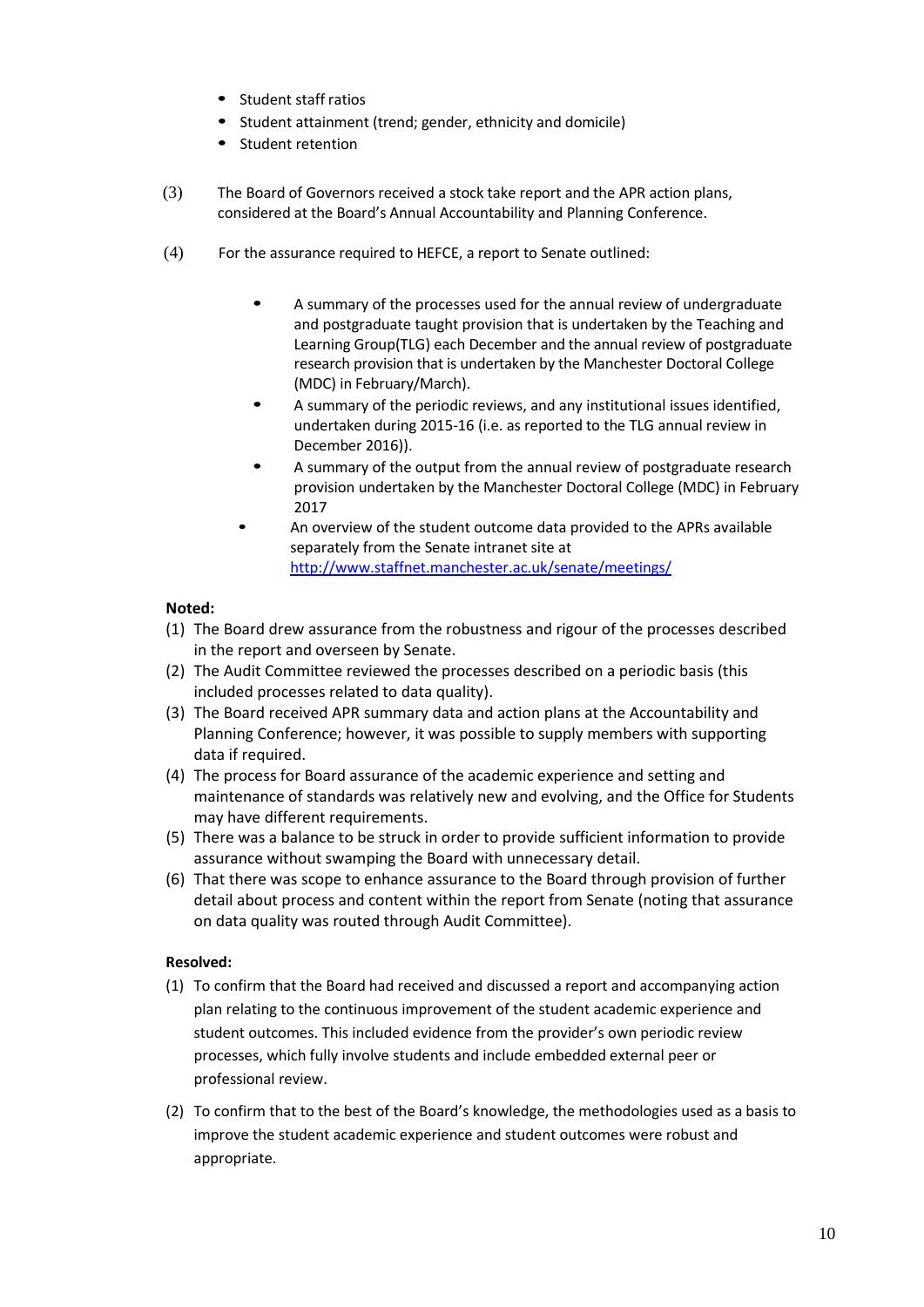(3) To confirm that the standards of awards for which the University is responsible had been appropriately set and maintained.

## **15. HEFCE Model Assurance Return**

**Received:** The HEFCE Model Annual Assurance Return

**Resolved:** That on the basis of assurances from senior staff and via its consideration of other relevant material elsewhere on the agenda, the Board of Governors approved submission of the HEFCE Model Annual Assurance Return to HEFCE. (**Action:** Deputy Secretary)

#### **16. Board committee reports**

**(i) Finance Committee** (1 November 2017)

**Received:** an Executive Summary and minutes of the meeting of Finance Committee held on 1 November 2017.

- (1) An update on the capital programme was provided and the following projects had been completed since the previous meeting:
	- Schuster Building New Annex Extension (£11.8 million, £12.03 million including fire lobby works and IT Contribution)
	- Samuel Alexander Long Term Maintenance (LTM) and Space Rationalisation Project (£15.2 million, £5.5 million capital)
	- Students' Union Additional Floor Space and LTM Works Project Phases 1 and 2 (£10.9 million)
- (2) An update was provided on progress made with identifying options available on completion of the development of phase 1 of the Fallowfield development and for the possible delivery of phases 2 and 3, with one option removed from consideration.
- (3) The 2016-17 Financial Statements were recommended for approval by the Board of Governors. This was formally carried out in the joint meeting held with Audit Committee.
- (4) The Committee had recommended the approval by the Board of the Annual Accountability Return to HEFCE.
- (5) The Committee had noted the following:
	- Sickness costs 2016-17
	- VAT status of key capital projects
	- Cancer Research UK Manchester Institute/Paterson fire financial update
	- Moody's down grade of University credit rating
	- Criminal Finance Act
	- Research Council UK Funding Assurance Process Action Plan.
- (6) The Committee had approved in principle the investment of up to £35m in the HSBC Global Asset Backed Bond subject to the University's forecast available cash not falling below £75 million.
- (7) The September 2017 management accounts had been received and noted.
- (8) The insurance tender report for 2017 had been received with actions to be taken forward by the Director of Finance.
- (9) The Committee had received a presentation on the work of UMI<sup>3</sup>, a wholly-owned subsidiary company.
- (10) The unconfirmed minutes of Subsidiary Undertakings Sub Committee had been received and noted.
- (11) A verbal update on the USS and UMSS pension schemes had been received and noted.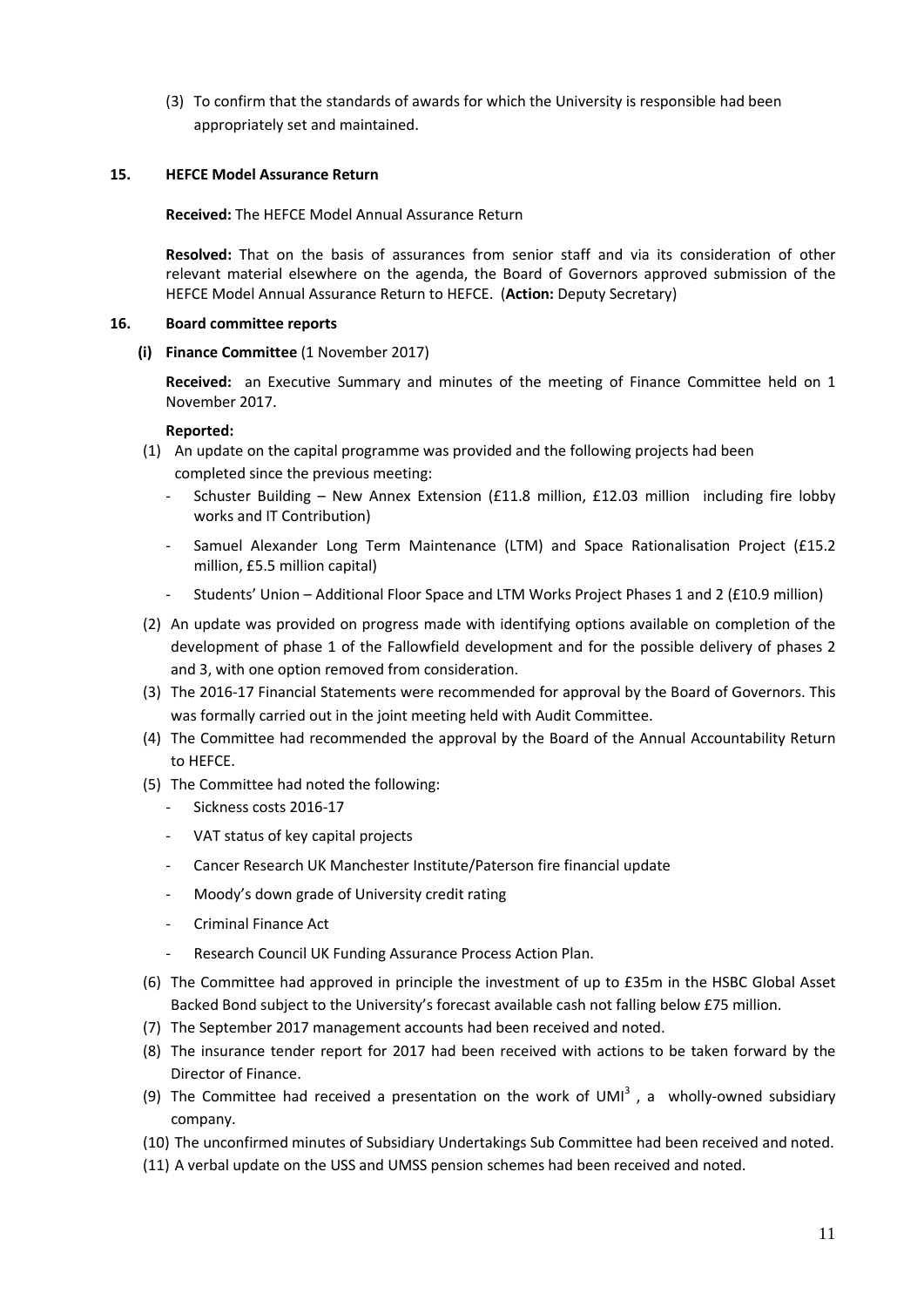(12) A verbal update on the performance of the University's wholly-owned subsidiary UMC Ltd had been received and noted.

## **Noted:**

- (1) The MECD contract was due for signature on 23 November 2017.
- (2) Recent publicity about the recent financial resilience of Carillion Construction Ltd; the Board was assured that this was unlikely to impact on the Fallowfield Redevelopment Project.
- (3) The Pankhurst Project Centre was a nascent development in the field of health economics and in its early stages.

**Resolved:** that the Annual Accountability Return be approved for return to HEFCE. (**Action:** Director of Finance and Deputy Secretary)

(i) **Audit Committee** (1 November 2017)

**Received:** an Executive Summary and minutes of the meeting of the Audit Committee held on 13 November 2017.

- (1) The Committee had agreed to consider a "deep dive" on IT related risk at the February 2018 meeting.
- (2) The Committee had considered the Management Report and accompanying Management Letter from the External Auditors (EY LLP) on the Financial Statements for the year ended 31 July 2017, which recorded the key features of the audit to date, and contained details of specific observations arising, the way they had been treated in the Accounts, and the management responses. The Committee also considered the Letter of Representation in relation to the 2016/17 external audit. Also presented, and considered jointly with the Finance Committee, were the Financial Statements for the year ended 2016/17.
- (3) The external auditors anticipated issuing an unqualified audit opinion as to the truth and fairness of the financial statements.
- (4) The Committee had resolved that the completed Management Report should be accepted for onward transmission to the HEFCE Assurance Service, as required by the HEFCE Code of Practice on Audit and Accountability, and that it should be commended to the Board of Governors along with the Letter of Representation.
- (5) As reported to the October 2017 Board, following the September 2017 meeting of the Committee without auditors present, the Committee formally recommended to the Board the reappointment of the external auditors, EY LLP, for the audit of the 31 July 2017 financial statements, under the terms of their existing contract.
- (6) Uniac had finalised and completed six substantive audits since the last meeting of the Committee. These covered: University Policy Framework 2016-17, Competition and Markets Authority compliance 2016-17, Data Assurance Provider Profile 2016-17, Changes of Circumstances Processing (Student Loans Company payments) 2016-17, IT Post Audit Reviews 2016-17 and TRAC 2017-18
- (7) Uniac had commended the Annual Opinion of the Internal Auditors to the Board of Governors, and thereafter, for onward transmission to HEFCE as part of the Audit Committee's Annual Report.
- (8) The Committee had considered its Annual Report and agreed that it be commended to the Board for approval.
- (9) A Value for Money report, prepared by the Directorate of Finance had been considered. The report provided a holistic view of Value for Money related activity across the University, covering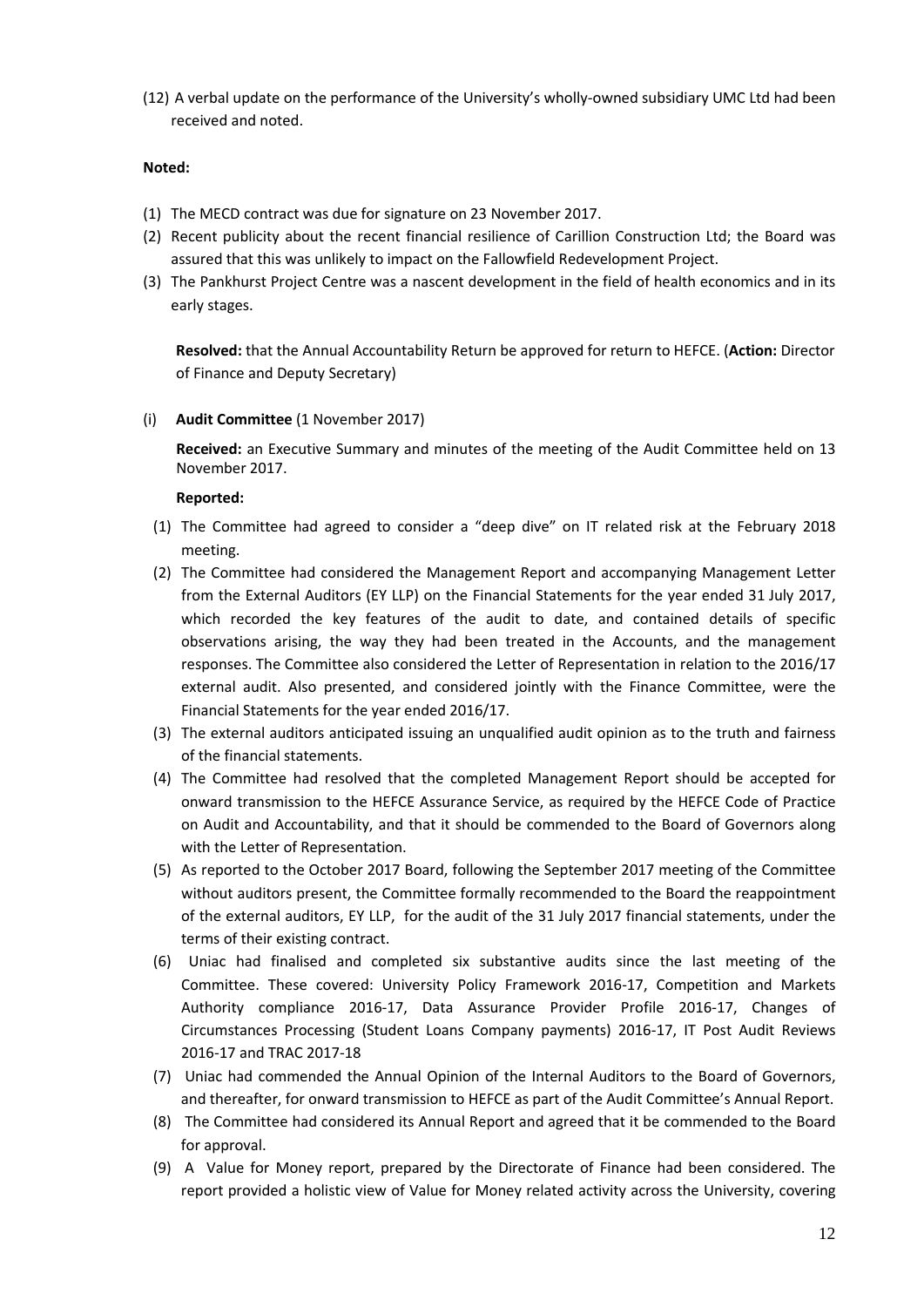process design and delivery, the three core goals of world-class research, outstanding learning and teaching and student experience and social responsibility, as well as procurement. The report was no longer a HEFCE requirement and a separate Efficiency Return would be returned by the 31 January 2018 deadline signed off by the Chair with advice from officers and Uniac as required.

- (10) The Committee had noted a potentially advantageous business opportunity involving the University, in partnership with other agencies (also referred to in minute 5 i) (9) above).
- (11) The Committee had noted a report summarising the outcomes of Uniac's quinquennial external quality assurance review which, alongside other existing mechanisms, provided assurance that effective internal audit arrangements were in place.

**Noted:** that the February 2018 Committee meeting would also consider consolidated or composite risk, i.e. consideration of simultaneous worsening of the position of several significant University level risks.

### **Resolved:**

- (1) To approve the Annual Report of the Audit Committee to the Board of Governors (which includes the annual opinion of the Internal Auditors) for onward transmission to HEFCE. (**Action:** Director of Finance and Deputy Secretary)
- (2) To approve the re-appointment of the external auditors for the financial year end 31 July 2018.

## (ii) **Staffing Committee** (22 November 2017)

**Received:** a verbal report on the meeting of Staffing Committee which had taken place earlier in the day.

## **Reported:**

- (1) The Committee had considered a regular report relating to fixed term employees and those on open-ended contracts supported by finite funding.
- (2) The Committee had also considered an equality and diversity analysis of staff on fixed term and open ended contracts, covering the period from 1 August 2016 to 31 July 2017.
- (3) The equality and diversity analysis had revealed one area for further investigation; it had shown that disabled staff on fixed term contracts of four years or more were less likely to have their contracts extended or to be redeployed, and were also more likely to be dismissed. A further report analysing the reasons for this would be presented to the next meeting of the Committee.
- (4) A report on progress of the M2020 programme proposals, following closure of the Voluntary Severance scheme had also been considered and the Committee had noted the outcomes referred to in minute  $7(1)$  and  $7(2)$  above.

### **Resolved:**

- (1) To proceed with the process outlined in the Contracts Procedure to deal with those staff considered to be at risk on open ended contracts linked to finite funding for the period from 1 July 2018 to 31 December 2018.
- (2) That the University continues to take all steps outlined in the report to the Staffing Committee to avoid the need for redundancy wherever this is possible.

# (iii)**Remuneration Committee** (22 November 2017)

**Received:** a verbal report on the meeting of Remuneration Committee which had taken place earlier in the day.

- (1) The Committee had received the outcomes of the senior staff salaries review (ie the level below the Senior Leadership Team); the Committee had considered the framework used to arrive at decisions and overall outcome of these decisions.
- (2) The recommended total increase, endorsed by the Committee, was below the average for the rest of the University, once cost of living and incremental pay increases were taken into account.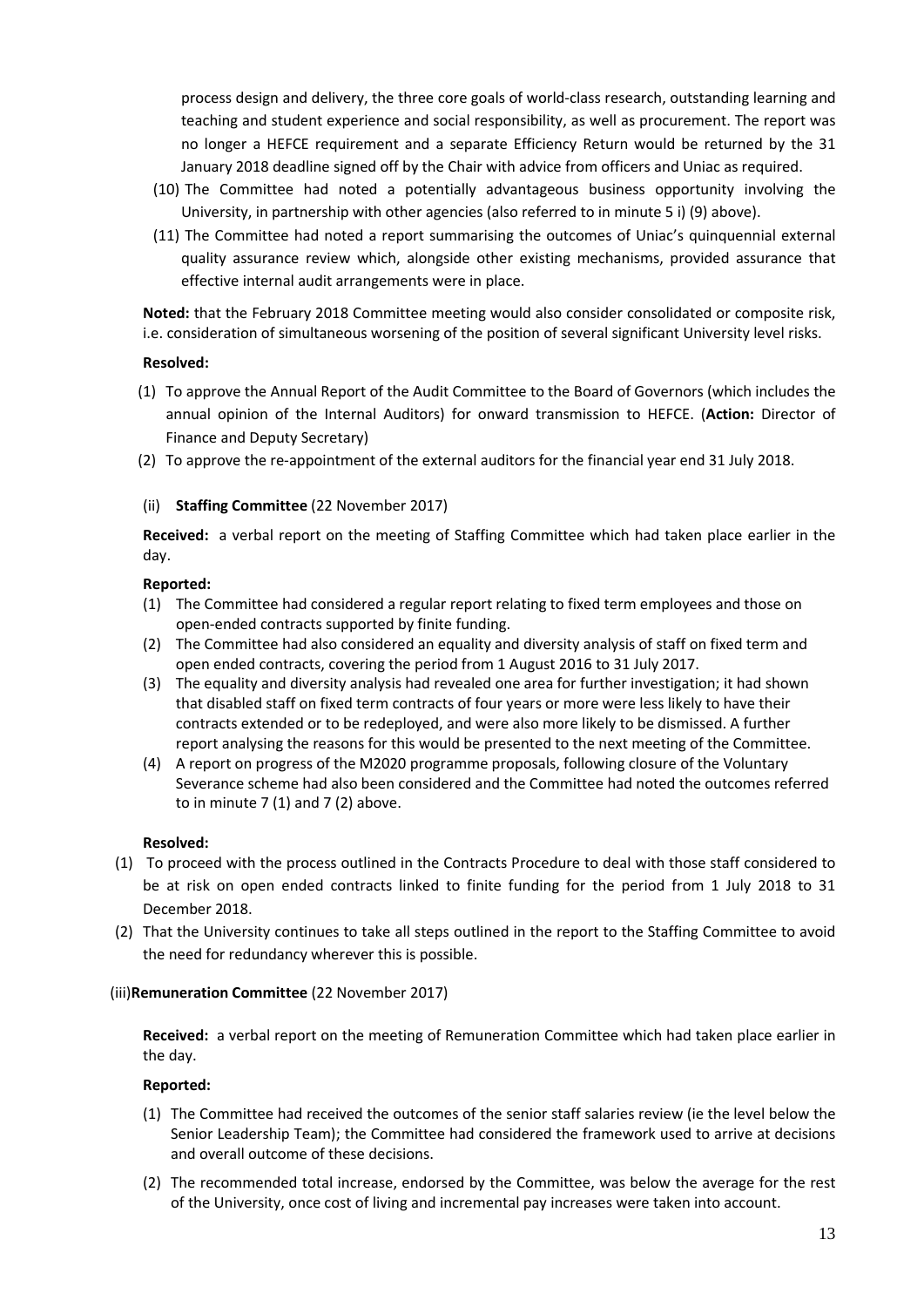- (3) The Committee had also considered and endorsed the recommended award for the Chief Executive of UMI3, a wholly owned subsidiary.
- (4) The Committee had received a report on professorial remuneration and had made suggestions to improve the future presentation of the report.
- (5) The University had received an early draft of the CUC Code on senior staff remuneration; a revised draft incorporating comments would be circulated by CUC early in the New Year, with a final draft version for consideration and adoption by the next CUC Plenary meeting in April 2018.
- (6) The Office for Students Regulatory Framework was currently out for consultation and included provisions relating to senior staff remuneration.
- (7) The University's approach to disclosure of the work of the Remuneration Committee and senior staff pay, as set out in the Financial Statements, had anticipated the need for change, meaning that the University would be in a sound position when the detail of revised requirements was clarified.

- (1) The lack of consistent and comparable data across the sector meant that it was very difficult to benchmark senior leadership team pay.
- (2) In relation to disability, the decision to declare a disability rested with individuals, and some individuals who would meet the legal definition of disability chose not to self–declare. The University had appropriate support mechanisms in place once a declaration had been made.
- (3) The draft CUC guidance proposed that in future, as Chief Executive Officers, Presidents and Vice-Chancellors should not be members of Remuneration Committee, attending by invitation and not being present for discussions about themselves.
- (4) Removal of the Vice-Chancellor from formal membership of the Remuneration Committee would require a change to the relevant Ordinance and this would be actioned as part of the ongoing review of governing instruments. If the President and Vice-Chancellor attended by invitation and not as a member, as the CUC guidance may suggest, there would be little practical change and, as now the President and Vice-Chancellor would withdraw from consideration of their own performance and reward. (**Action:** Deputy Secretary)
- (5) The importance of perception of influence and the view that in order to ensure complete transparency and perceived independence, the President and Vice-Chancellor should not be a full member of either Remuneration or Nominations Committees

### **17. Report from the Senate**

**Received:** a report on business from the Senate meeting held on 25 October 2017.

**Reported:** the business considered at Senate included: M2020 programme updates, proposed Senate Effectiveness Review, relevant government announcements, progress against high level KPI and student number performance, National Student Survey and Postgraduate Taught Experience Survey outcomes, developments relating to the Teaching Excellence Framework , the award of National Teaching Fellowships, the academic assurance report for the Board (see minute 14 above), REF 2021 preparations, costing and pricing of research contracts and proposed revisions to academic promotions documentation.

### **Noted:**

- (1) Some Senate members had expressed concern about the lack of consultation before the Governance Effectiveness Review had recommended a reduction in size of the Board (including number of Senate members)
- (2) Any changes to the number of Senate members on the Board would be submitted to Senate (and General Assembly) for an opinion before being put to the Board and then Privy Council for approval.
- (3) The rationale for the proposed reduction had been that the Board was relatively large compared to the rest of the sector and a small decrease in membership would help to improve effectiveness (in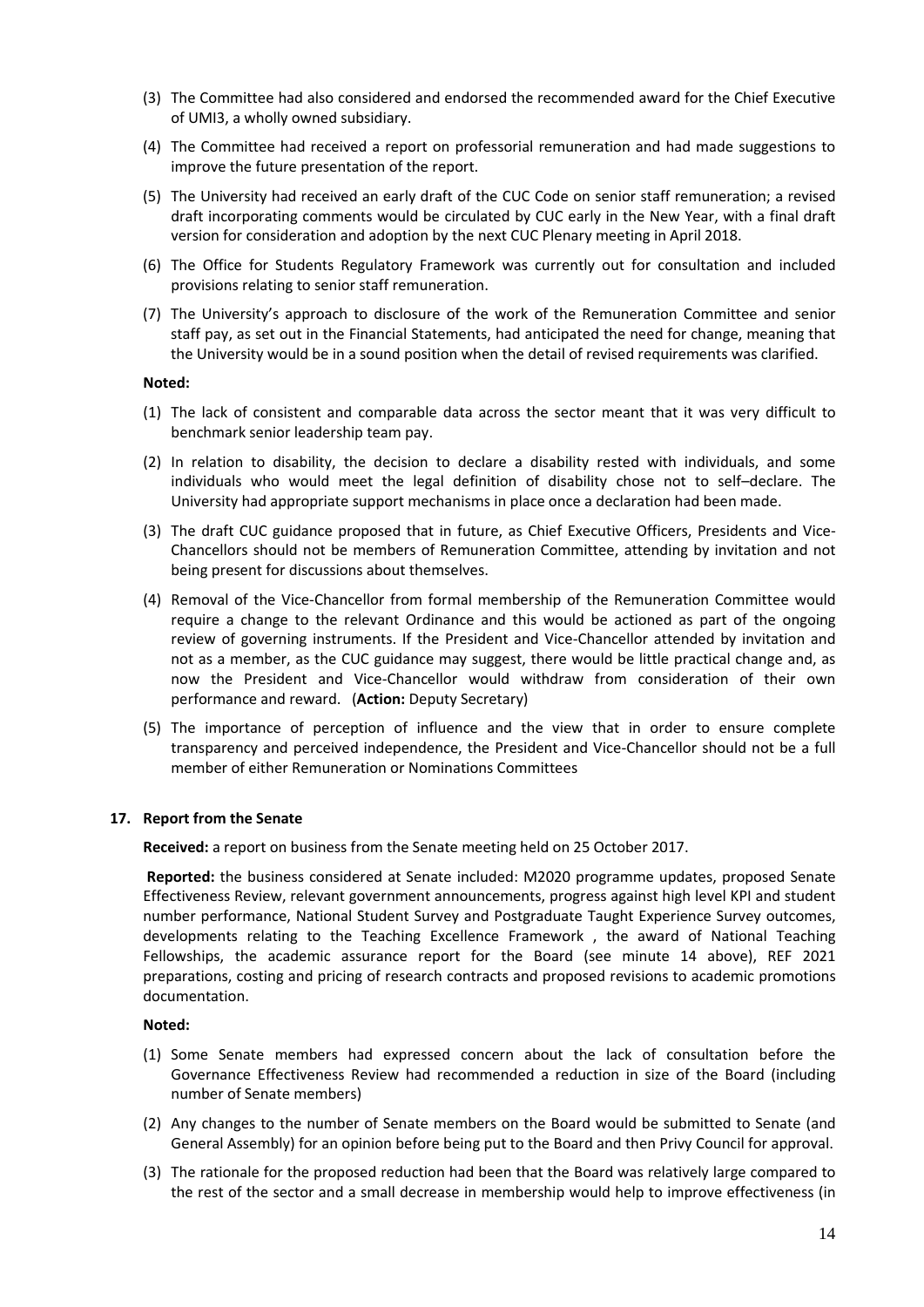the context of a small overall reduction in size, the Review proposed an increase in student membership from one to two).

(4) In relation to future Senate membership, once the Review recommendations were implemented, it was envisaged that Nominations Committee would advise Senate of the optimal skills and experience required and this would be used to inform the electoral process.

# **18. University Union Relations Committee**

**Received:** A report of the meeting of the University-Union Relations Committee held on 9 October 2017.

# **Reported:**

- (1) Progress of the building project to upgrade facilities at the Students' Union. This was proceeding in accordance with the agreed programme and would be complete in Summer 2018. The lease for the Students' Union building had been finalised and agreed.
- (2) A review of the Students' Union Code of Practice by Uniac had been commissioned (the last such review was in 2013). UURC Terms of Reference were also being reviewed.
- (3) The report from the Student's Union included;
	- a. Presentation by officers on current priorities and activities being undertaken.
	- b. A verbal finance summary whilst the Union accounts were undergoing an external annual audit. A detailed report on the Statutory Accounts would be presented to the next meeting. The revaluation of pensions deficit payments was noted.
	- c. Welcome Week.
	- d. International Society: Continuing negotiations had resulted in a short Memorandum of Understanding being signed although there were matters outstanding around staff support and related employment matters.
	- e. UMSU Senate Policies.
	- f. Thirteen Media project, a media sales project, for which a new subsidiary company (registered as Th1rt3en Limited) had been formed. Operating on a commissioned basis, the project had been successful in signing up three other Unions.
	- g. Officer Role Review-options to be put to a referendum
	- h. Academy 1 Building Lease. Meetings to commence the process of review would be arranged early in 2018.
- (4) The report from the University included Stellify, the Teaching Excellence and Student Outcome Framework (TEF), the Visiting Speakers Policy and the Student Lifecycle Project. The Sexual Violence Task Force Report would present to the next UURC meeting.
- (5) A significant increase in the malicious sounding of fire alarms in Halls of Residence. This was being addressed by the Union and relevant partners.

# **Noted:**

- (1) The Officer role review had resulted in two options being chosen for consideration by the Students' Union Senate.
- (2) The Union was attempting to ensure greater diversity in its latest staff recruitment round
- (3) Over 500 societies were now registered with the Union.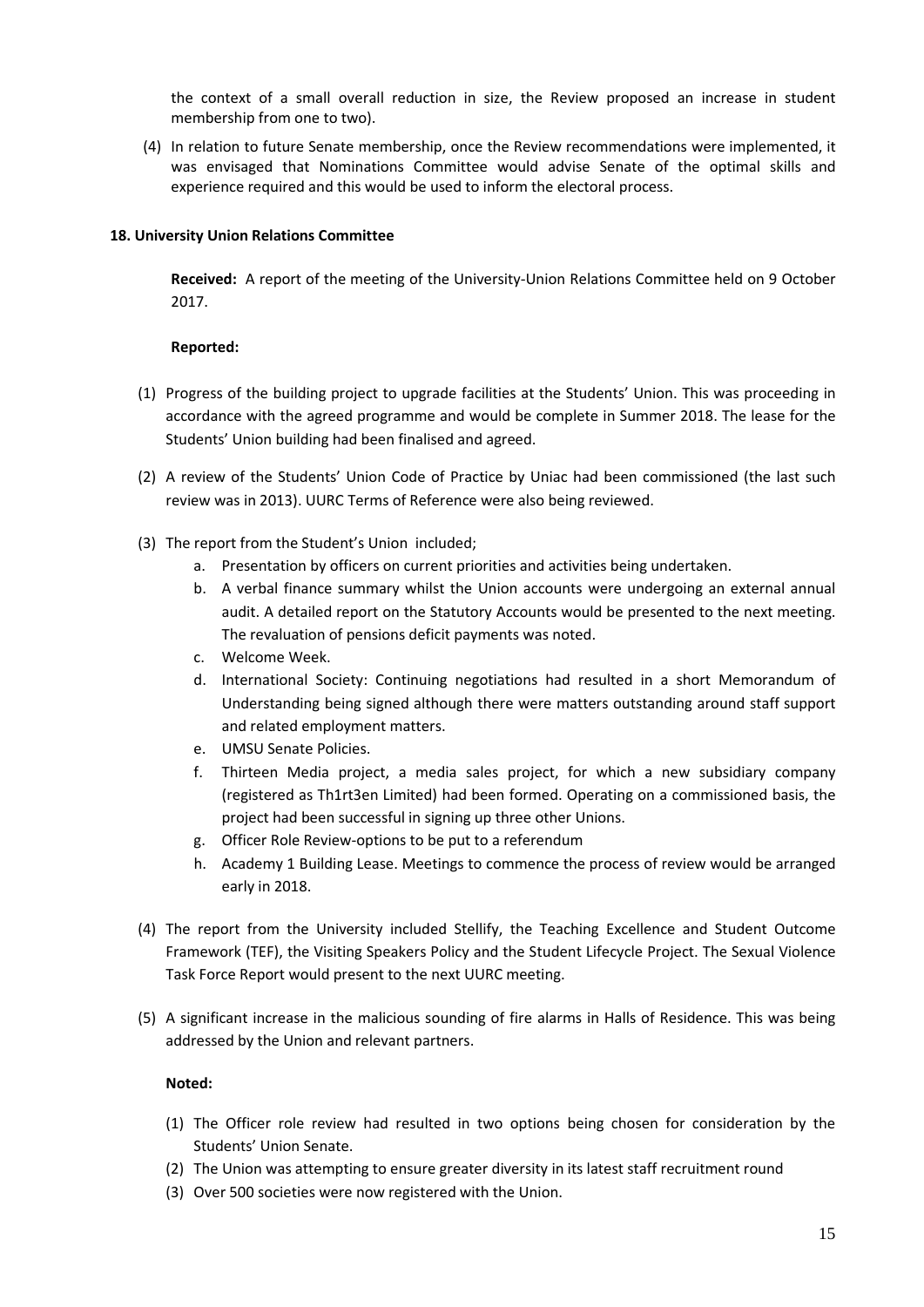### **19. Report from the Planning and Resources Committee**

**Received:** A summary of matters discussed at the meetings of the Committee held on 3 October and 7 November 2017 was provided for the information of members.

**Reported:** recent matters considered by the Committee included risk issues, financial issues, the Director of Development and Alumni Relations Annual Progress Review and Gift Oversight Annual Report (both considered by the Board at its October 4 meeting), student satisfaction, International student placements (Erasmus) and financial impact, Access Agreement Review, the University Collections Policy-Tabley House and its collection, planning and accountability issues, human resources issues, estates issues, IT Issues, governance issues, the Manchester University Press report, the Library, Equality and Merit Scholarship Programme, the Office for Students consultation and University of Manchester Worldwide.

**Noted:** that a further report was being prepared on the University Collections Policy-Tabley House

# **20. Forward Agenda**

**Received:** For review, the Forward Agenda for the Board of Governors

### **Noted:**

- (1) It was hoped that at least part of the February 2018 Strategic Briefing could be held in the Students' Union.
- (2) The potential to hold a future meeting or briefing in the new Alliance Manchester Business School building once completed.
- (3) That the scheduled May 2018 briefing on People Development would provide an opportunity to update the Board on the progress of the Inspiring Leaders Programme.

# **21. Any other business**

**(i) Fundraising and wealth screening**

- (1) Recent media attention and focus on the fundraising activities of Universities and use of external organisations to assist through profiling and wealth screening alumni as potential donors.
- (2) Enforcement action had previously been taken against other charitable organisations outside the higher education sector which had shared data between themselves without permission. No universities had engaged in this practice.
- (3) Profiling individuals for a fundraising campaign and using external agencies to assist with this was within the law, provided that individuals were aware how their data was being used and shared.
- (4) The University had previously clarified and strengthened its privacy notice and was reviewing it again to make sure it was fully compliant with the strengthened data protection law (the General Data Protection Regulation) which would come into force from May 2018.
- (5) There had been two recent articles that gave further context to the recent press coverage (from the Russell Group and a fundraising consultant) and these would be circulated to the Board for information.